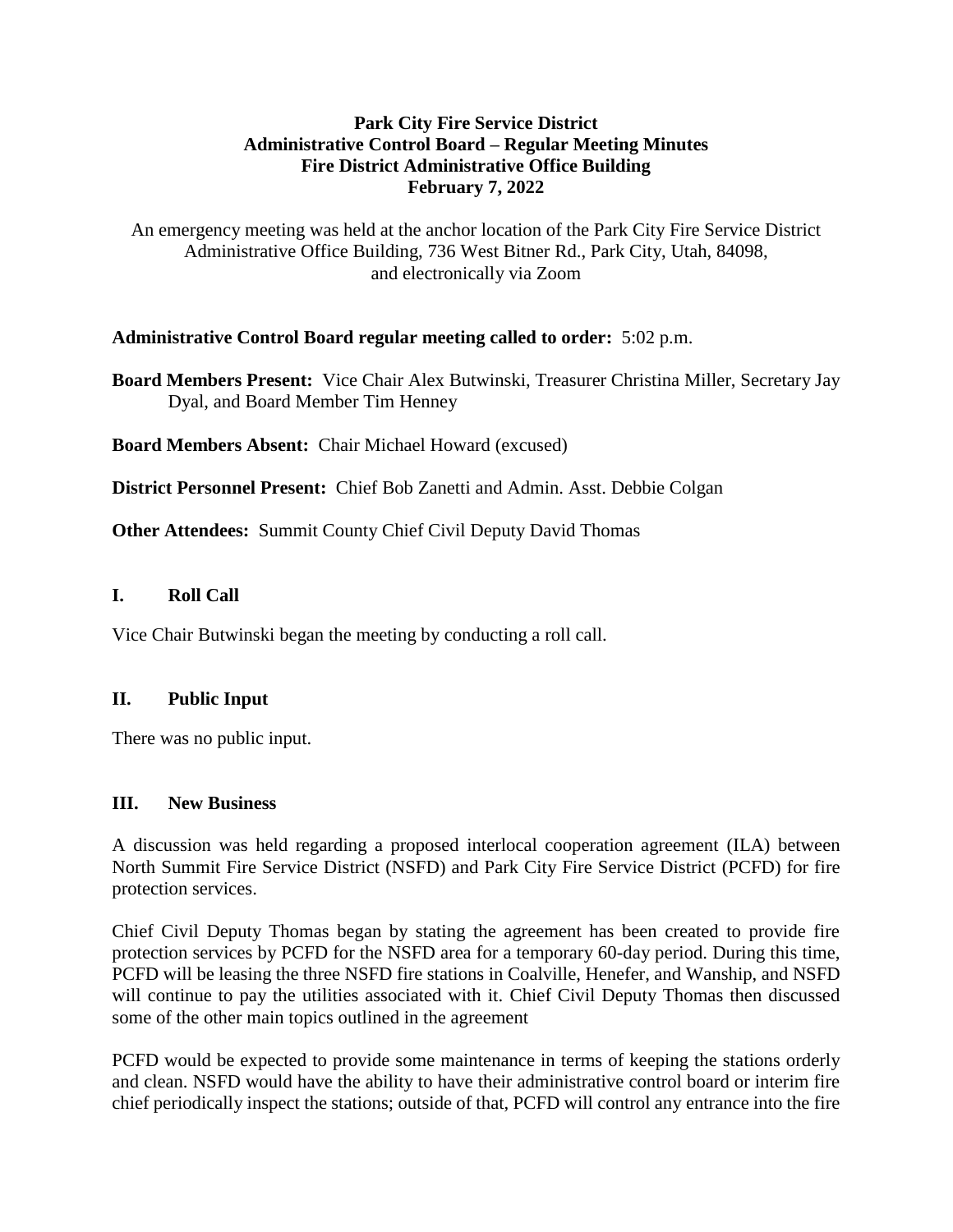stations during the term of the agreement. NSFD would continue to maintain fire, theft, casualty, and property insurance on each of the fire stations, and they would name PCFD as an additional insured under those policies.

PCFD will be responsible for deciding the staffing model at the NSFD stations as long as there is 24/7 coverage provided, and PCFD personnel staffing the NSFD stations will remain employees of PCFD. PCFD personnel will bring their own equipment with them; however, part of the ILA is a lease by PCFD of all NSFD's equipment, fire apparatus, vehicles, and fire engines. NSFD will maintain insurance on all these vehicles and will name PCFD as an additional insured.

The term of the ILA is 60 days, and there is a provision that allows the two parties to mutually agree on 30-day extensions. The cost for PCFD's service under the ILA would be \$150K for 60 days, and \$75K for each 30-day increment thereafter. There is an indemnification agreement from both sides that covers any negligence by either party, and the ILA recognizes that both parties are covered under the Governmental Immunity Act of Utah.

Chief Civil Deputy Thomas said most of the rest of the ILA is boilerplate and is not meant to be a long-lasting agreement. The ILA will allow NSFD some time to regroup and let their administrative control board make decisions on how to move forward.

Treasurer Miller asked how the \$150K pricetag NSFD would pay to PCFD for services under this ILA was calculated. Chief Zanetti replied he asked HR Berry for the average cost of a captain and an engineer at overtime pay for 24 hours and it came out to around \$2,400 a day. Additionally, Chief Zanetti said that since that number was provided to Chief Civil Deputy Thomas, PCFD has decided it will be sending its own engine to provide service and this additional cost should be added in, which is \$257.00 per day according to PCFD's established schedule. Chief Civil Deputy Thomas said he would add this into the cost, making the total 60-day cost \$168K and 30-day increments \$83K.

Treasurer Miller asked when these payments would be due and if terms can be included in the ILA, and Chief Civil Deputy Thomas replied he will add a net 30-day term in the ILA. The payments to PCFD will be coming directly from NSFD, not Summit County.

Chief Zanetti said the Coalville station will be the only station staffed 24/7 by PCFD personnel, and other PCFD units will be dispatched as needed through auto-aid. There are no additional charges for other PCFD personnel's time, including himself. The staffing will be provided by PCFD firefighters working extra shifts, and they will log everything they do. Chief Zanetti said he believes providing fire service to the North Summit area is the right thing to do for that community while the NSFD board determines how they would like to move forward. Chief Civil Deputy Thomas said he would like to see a motion from the Board to approve the ILA with the modifications discussed and authorizing the chair to sign it.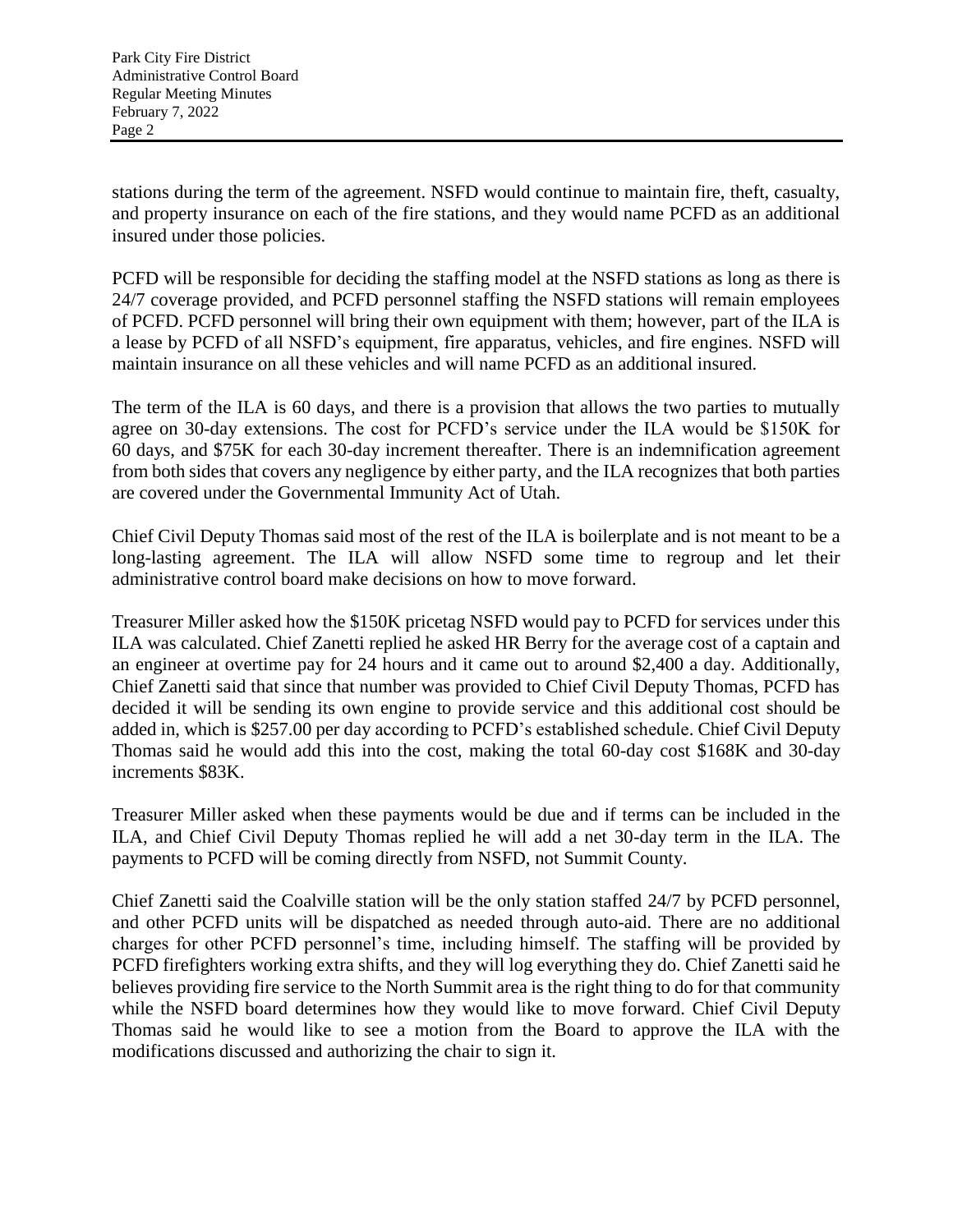Vice Chair Butwinski commented regarding the maintenance practices section (1.2.3) in the agreement, it seems unnecessary for PCFD as the tenant to take care of things such as weed control. Also, Section 1.2.5 states PCFD shall pay for any repairs made to the stations, and that does not seem appropriate. Chief Civil Deputy Thomas replied Section 1.2.5 is regarding encumbrances of the title, and it means if PCFD performs any repairs or alterations, PCFD cannot lien the building. There is not a requirement in the agreement for PCFD to actually repair or alter anything. However, there is a provision under 1.2.12 (structures and improvements) stating if PCFD wants to do something, it could with the approval of the NSFD. If repairs or alterations are made, Section 1.2.5 means PCFD will need to pay the contractor in cash, there cannot be a materialman's lien on the fire station.

Vice Chair Butwinski asked about deferred maintenance on a building that, for an example, results in a roof leak; the agreement does not state who is responsible for fixing those repairs. As a landlord there are certain responsibilities the landlord has dependent on the responsibilities the tenant has, and Vice Chair Butwinski said he does not see anything in the agreement regarding this. He said the agreement states PCFD is accepting the buildings as-is and PCFD has inspected the buildings; has this happened? Chief Zanetti replied he sent Chief Emery to the station we will be staffing today to take a look at it.

Chief Civil Deputy Thomas said he can add in a provision stating any deferred maintenance or major repairs would be the responsibility of NSFD. Treasurer Miller asked if this should be made to include any repairs, unless the repairs are necessary due to something caused by PCFD personnel. Chief Civil Deputy Thomas said he would change it to state any repairs.

Vice Chair Butwinski asked Chief Zanetti if PCFD will be using NSFD equipment, and Chief Zanetti replied PCFD will be using its own equipment but there is always a chance NSFD equipment may need to be utilized. Vice Chair Butwinski asked why PCFD would be responsible for making repairs to equipment if PCFD is using it for NSFD's benefit, and Chief Civil Deputy Thomas replied he will add a provision to section 1.4 (leased equipment) stating PCFD is not responsible for any equipment repairs.

Treasurer Miller asked if the inspections under 1.2.4 are prescheduled or reasonable inspections and who has the authority to perform them, and Chief Civil Deputy Thomas said the NSFD Administrative Control Board has the authority to inspect the stations. Treasurer Miller asked if this section could be clarified to state only the NSFD Administrative Control Board has the right to make station inspections, and Vice Chair Butwinski added it should also state the inspections can be performed with reasonable notice. Chief Civil Deputy Thomas said he would make appropriate modifications to 1.2.4 to address these points.

Secretary Dyal added he agrees with previous comments regarding defining how and when PCFD gets paid and making sure our liabilities are covered. He said he believes PCFD should not be responsible for outside maintenance, and Chief Civil Deputy Thomas acknowledged this.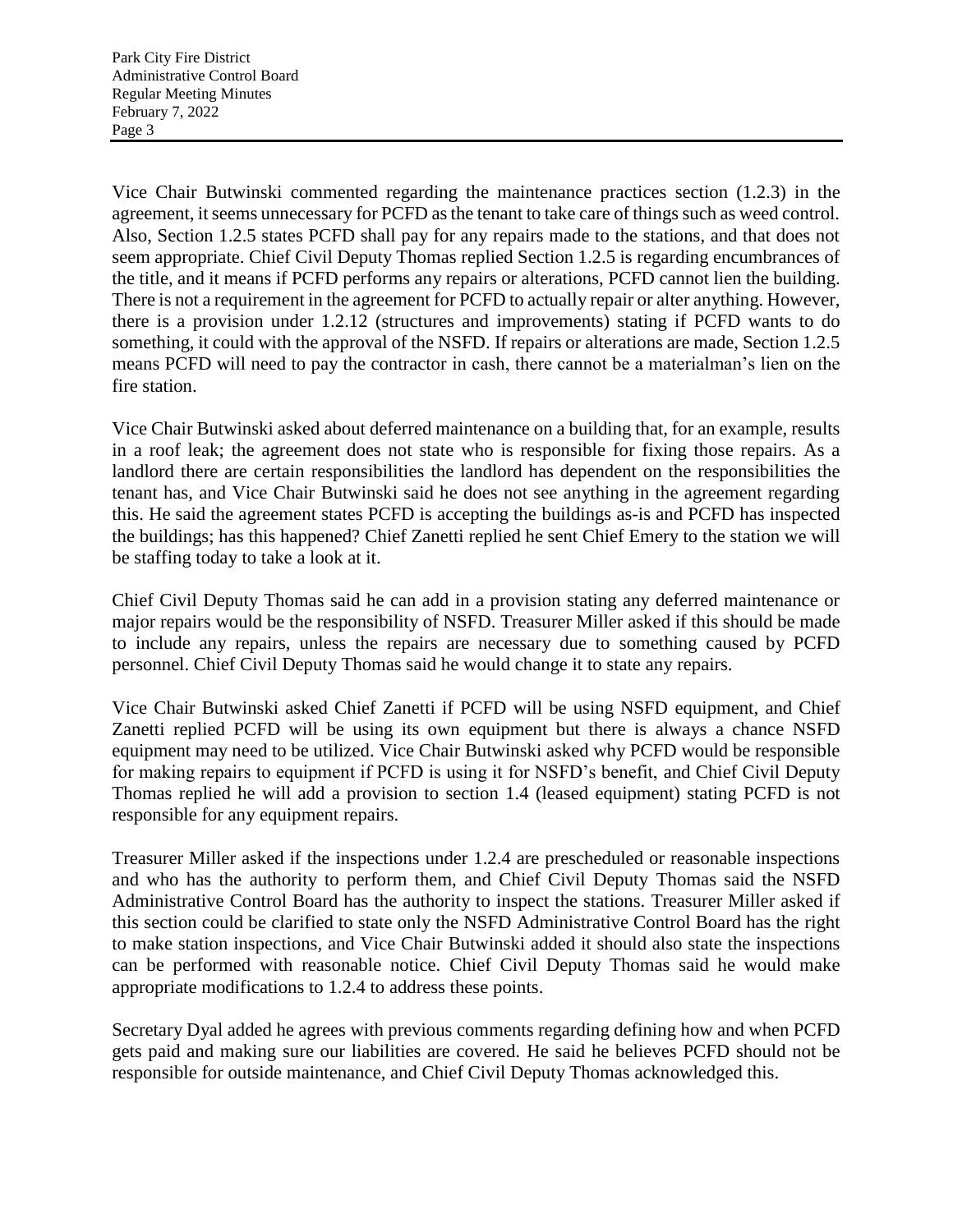Regarding Section 1.3 (staff), Treasurer Miller commented since PCFD is currently planning on staffing one station, the language should read "to staff the Fire Station(s)" instead of "staff the Fire Stations." Chief Civil Deputy Thomas acknowledged this. Board Member Henney did not have any additional comments regarding the agreement.

# **A. Possible Approval of Interlocal Cooperation Agreement for Fire Protection Services**

Treasurer Miller made a motion to approve the Interlocal Cooperation Agreement for Fire Protection Services with the modifications discussed above. The motion was seconded by Secretary Dyal and passed unanimously, 4-0.

Secretary Dyal then excused himself from the rest of the meeting.

Treasurer Miller commented contrary to what has been reported to some news outlets, PCFD has no intention of taking over fire services for North Summit. PCFD is providing fire services to allow NSFD time to get their feet underneath them and move forward as their own district. This situation is not PCFD pushing NSFD out, this is PCFD helping NSFD through a tough situation. Board Member Henney added PCFD's involvement in North Summit is a direct response to the NSFD Administrative Control Board's request for PCFD to provide fire protection services.

Board Member Miller made a motion to close the regular meeting of the Administrative Control Board. The motion was seconded by Board Member Henney and passed unanimously, 3-0.

## **IV. Closed Meeting**

Treasurer Miller made a motion to open the closed meeting. The motion was seconded by Board Member Henney and passed unanimously, 3-0.

The Administrative Control Board met in closed session to discuss the character, competence, or health of an individual from 5:30 to 5:48 p.m. Those in attendance were Vice Chair Alex Butwinski, Treasurer Christina Miller, Board Member Tim Henney, Chief Bob Zanetti, and Chief Civil Deputy David Thomas.

Treasurer Miller made a motion to dismiss from closed session and reconvene the regular meeting. The motion was seconded by Board Member Henney and passed unanimously, 3-0. Those attending the remainder of the regular meeting were Vice Chair Alex Butwinski, Treasurer Christina Miller, Board Member Tim Henney, Chief Bob Zanetti, and Chief Civil Deputy David Thomas.